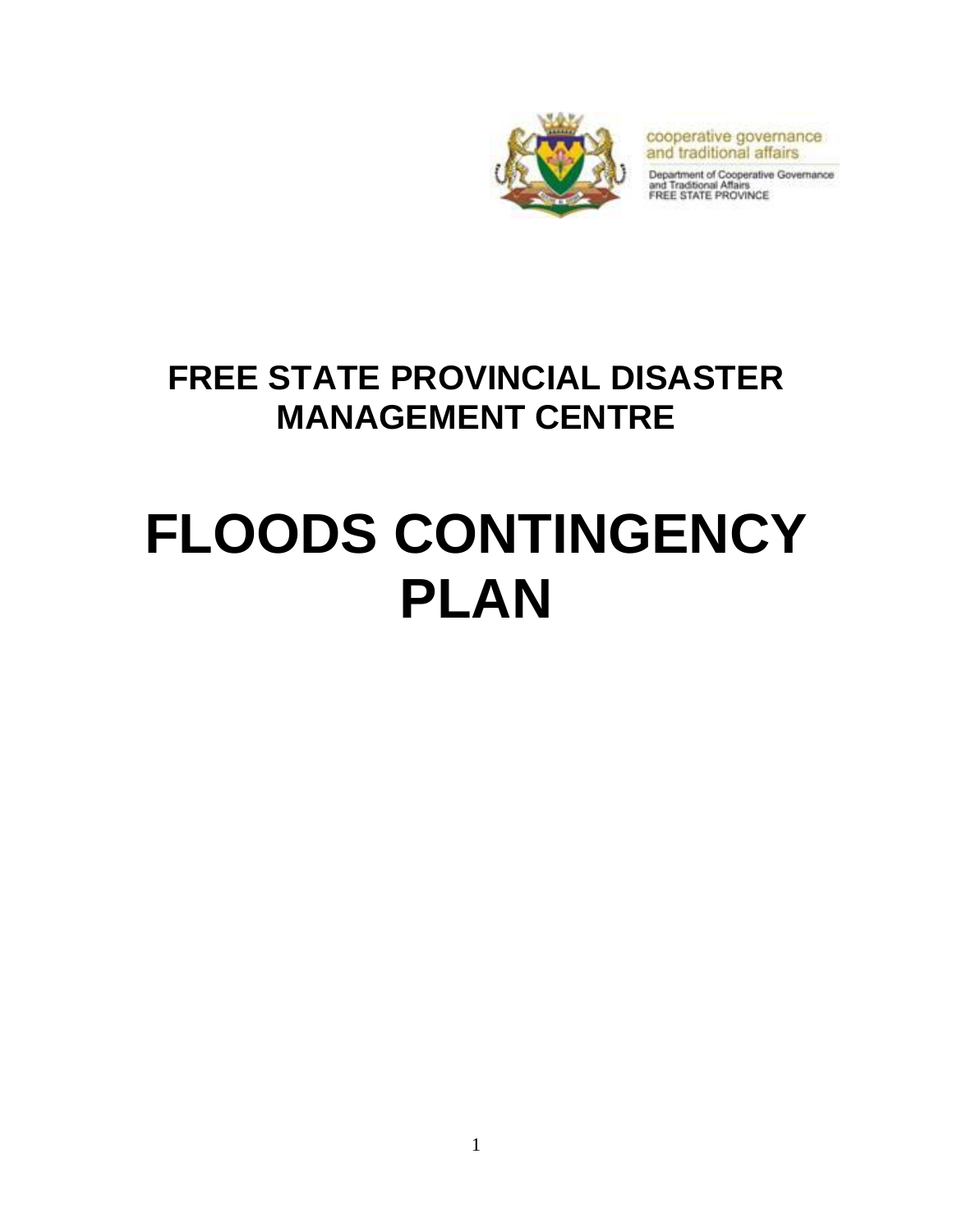### **TABLE OF CONTENTS**

| 1.1                                                     |  |
|---------------------------------------------------------|--|
| 2. ROLES AND RESPONSIBILITIES OF RESPONSE ROLE PLAYERS4 |  |
|                                                         |  |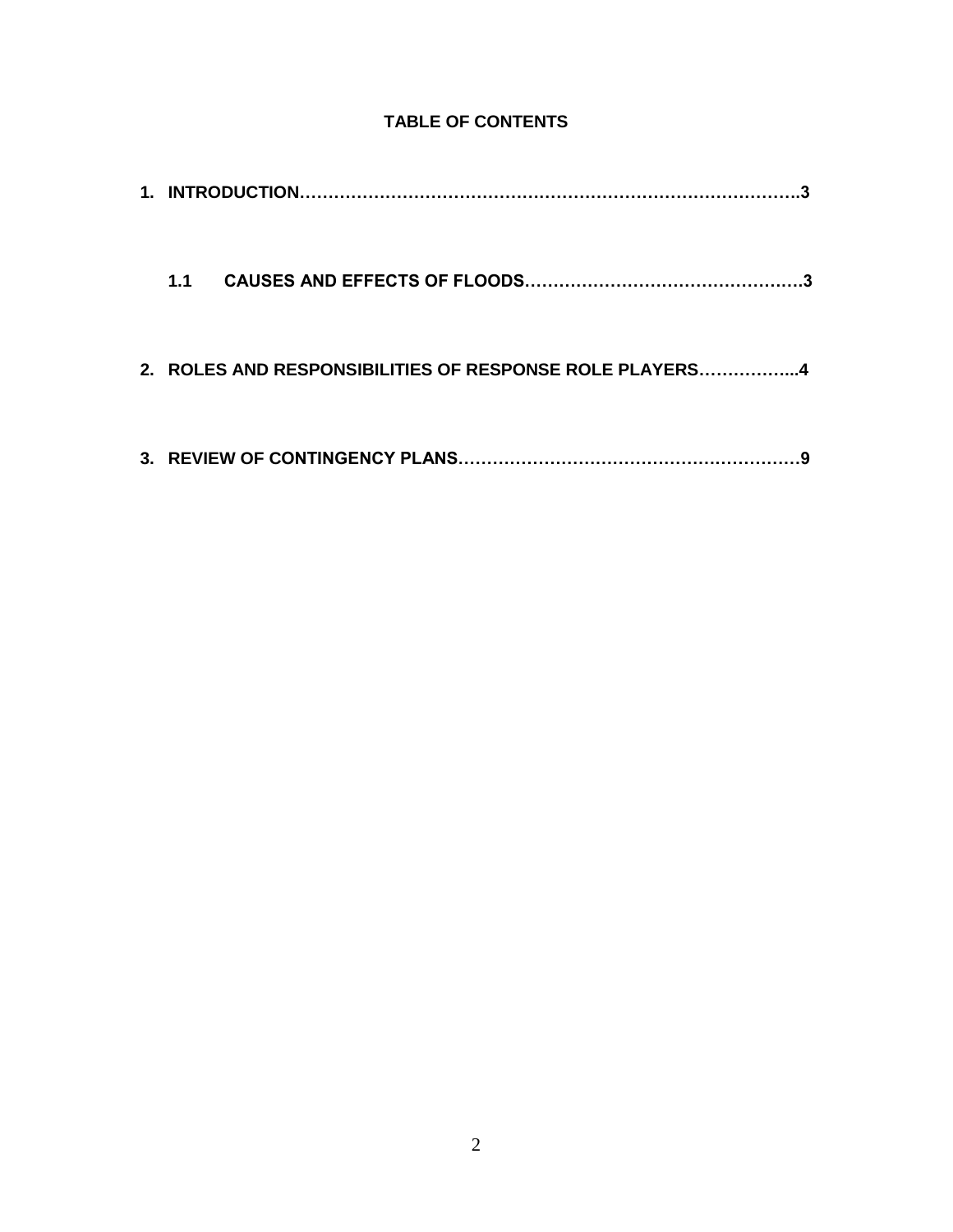#### **1. INTRODUCTION**

The prompt and efficient response to incidents and disasters leads to the saving of lives and protection of property, without which there would be unprecedented human and economical losses. Disaster Risk Management, being a multi-sectoral and multi-disciplinary process of planning and implementation, calls for an integrated approach to disaster management by different role players. Captured in this document is the flood hazard that has become prevalent in the province and the specific response role that each stakeholder plays. The aim of this exercise is to prevent uncertainty, confusion and duplication of roles in the event of response to disasters. A flood is an overflow of an expanse of water that submerges land. Floods can also occur in rivers, when flow exceeds the capacity of the river channel, particularly at bends or meanders (Wikipedia, 2011)

#### **1.1 CAUSES AND EFFECTS OF FLOODS**

Floods can be attributed to seasonal weather conditions, among other causes. Impacts of floods are often detrimental to environmental, economic and social sectors. Long and short, tangible and intangible impacts of floods can never be taken for granted. It is for these reasons that Contingency Plans should be put in place to prepare for, mitigate and respond to flood disasters.



**Figure 1. Contents of a Flood Contingency Plan**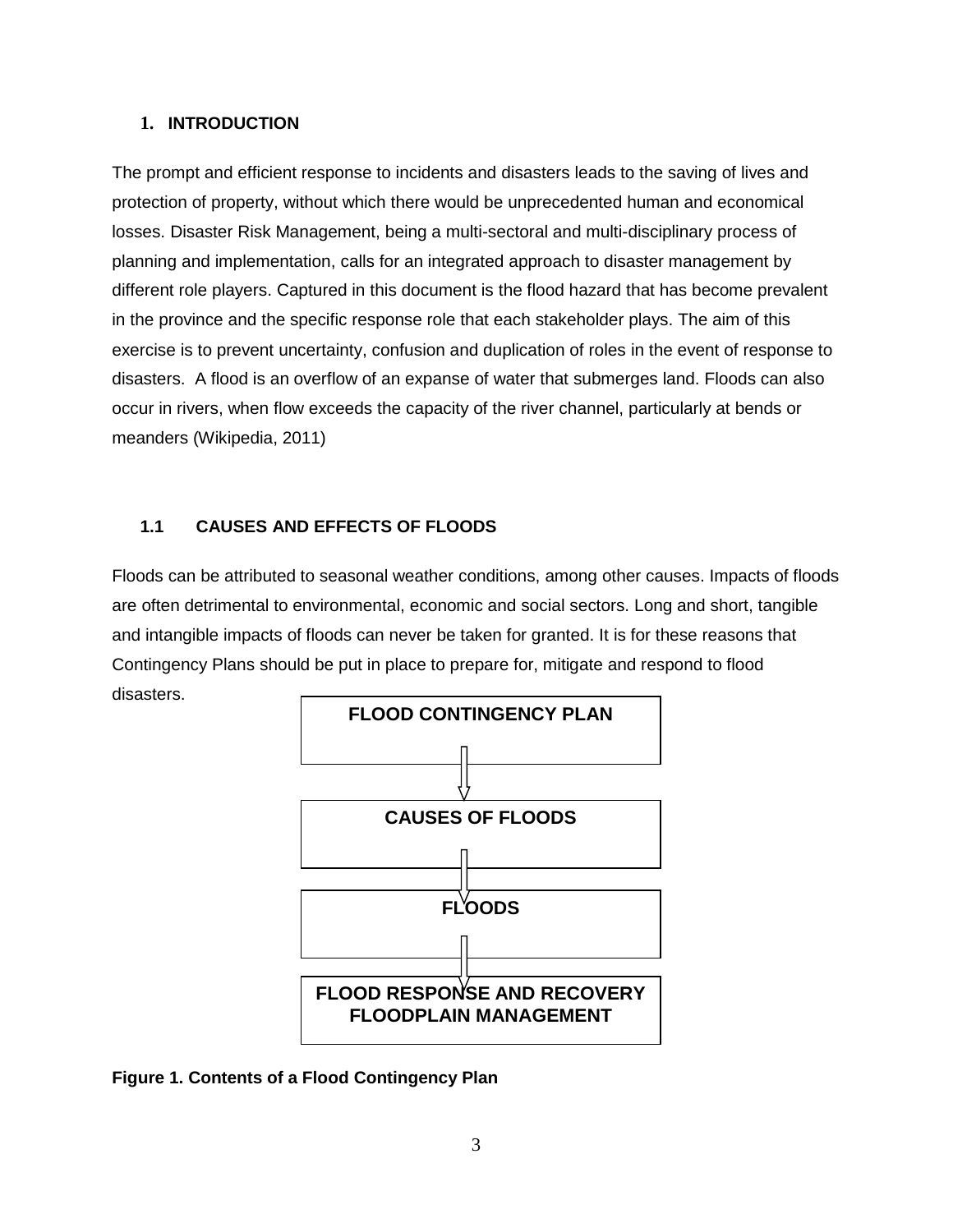## **2. ROLES AND RESPONSIBILITIES OF RESPONSE ROLE PLAYERS**

A Flood Contingency Plan reinforces and establishes response activities and assigns responsibilities to various response role players.

| <b>ROLES</b>                                                               | <b>RESPONSE ROLE PLAYERS</b>                                         | <b>CONTACT DETAILS</b>                                                                                                                                                                                                                                                                                                                                                                                                                                                                                                                                    |
|----------------------------------------------------------------------------|----------------------------------------------------------------------|-----------------------------------------------------------------------------------------------------------------------------------------------------------------------------------------------------------------------------------------------------------------------------------------------------------------------------------------------------------------------------------------------------------------------------------------------------------------------------------------------------------------------------------------------------------|
| <b>Flood Warnings to</b><br>Disaster Managers,<br>homes and<br>businesses. | South African Weather Services                                       | Mr. F Mosetlho<br>Tel: 051-4332301<br>Fax: 051 4332477<br>Cell: 0842791152<br>E-mail: Francis.mosetlho@weathersa.co.za<br>Mr. T Rossouw<br>Tel No.: 051 433 2301<br>Fax no.: 051 433 3952<br>Cell no.: 084 279 1157<br>E-mail: tonie.rossouw@weathersa.co.za<br><b>TM Nethavhani</b><br>Tel: 051-4332477<br>Fax: 051-4333952<br>Cell: 0836041710<br>E-mail: mnethavhani@weathersa.co.za                                                                                                                                                                   |
| <b>Coordination</b><br>(Mobilization of<br>resources and<br>volunteers)    | Provincial, District and Local Disaster<br><b>Management Centers</b> | Ms.Nkosazana Princess Sekulisa (Head)<br>Tel: 051-4072001<br>Fax: 051-4072017/9<br>Cell: 0828256514<br>E-mail: princess@fscogta.gov.za<br>Mr.S.S Losabe<br>Tel: 051 407-2006<br>Fax: 051 407-2019<br>Cell: 0829236838<br>E-mail: papil@fscogta.gov.za<br>Mr.J Gouws<br>Tel: 051 407-2003<br>Fax: 051 407-2019<br>Cell: 0829236846<br>E-mail: jacog@fscogta.gov.za<br><b>MANGAUNG METROPOLITAN MUNICIPALITY</b><br>Mr. NS. Maswabi, Head of Disaster Management<br>Te: 051-4073230<br>Fax: 051-4073306<br>Cell: 0728922079<br>E-mail: maswabi@motheo.co.za |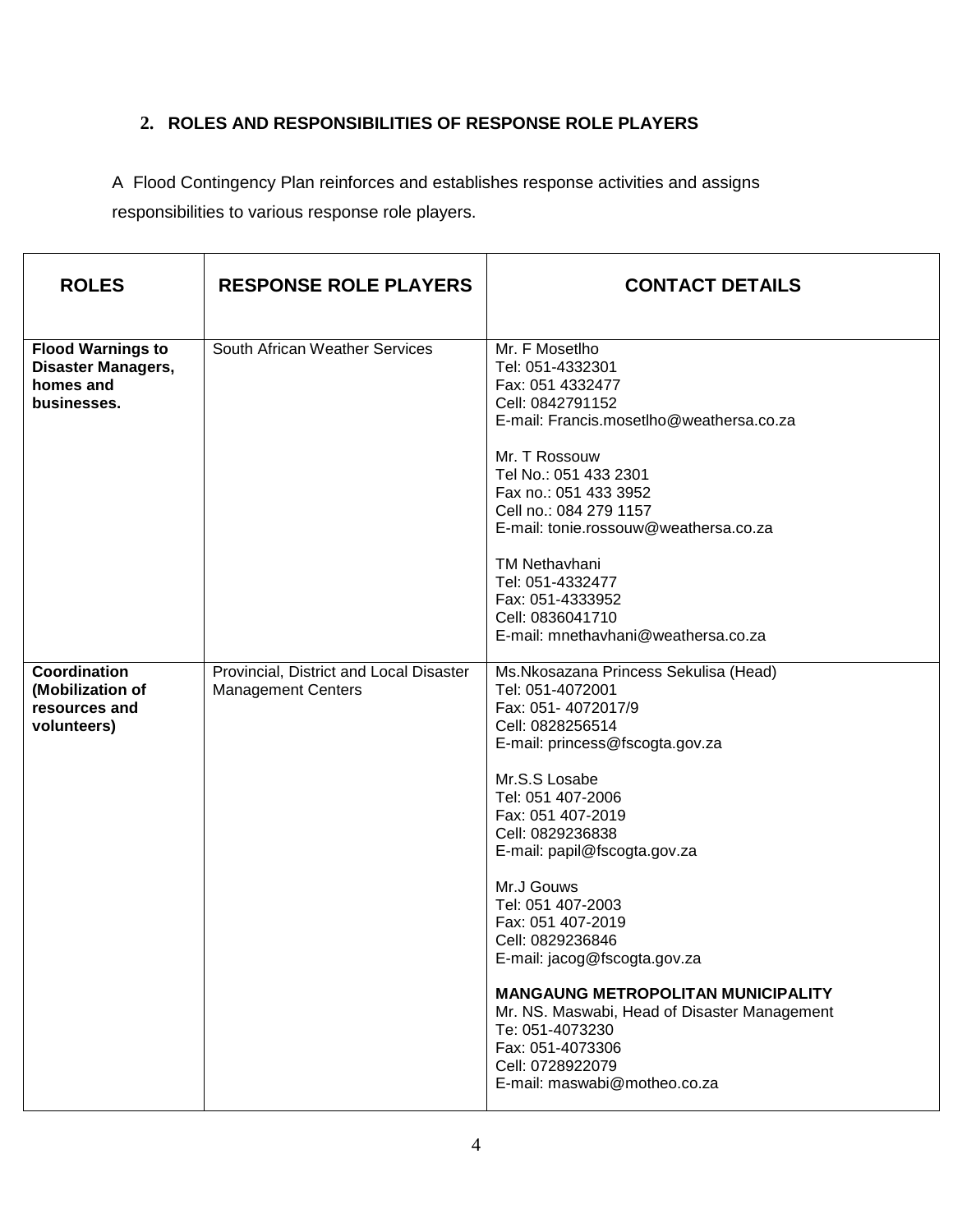| Ms. Matizana Machogo, District Disaster Management Officer    |
|---------------------------------------------------------------|
| Tel: 051 -407 2010                                            |
| Fax: 051 407 2019                                             |
| Cell: 0828215644                                              |
|                                                               |
| Email: matizana@fscogta.gov.za                                |
|                                                               |
| Mr.F.W Meyer                                                  |
| Tel: 051 406 6434                                             |
| Fax: 051 406 6499                                             |
|                                                               |
| Cell: 0824903676                                              |
| E-mail: fmeyer@civic.mangaung.co.za                           |
|                                                               |
| Mr. Lamprecht                                                 |
| Tel: 051 4066305                                              |
|                                                               |
| Fax: 051 4066487                                              |
| Cell: 0825761460                                              |
| E-mail: Chris.lamprecht@mangaung.co.za                        |
|                                                               |
| Mr. JM Van Westhuizen                                         |
|                                                               |
| Tel: 051 406 6305                                             |
| Fax: 051 406 6487                                             |
| Cell: 082 557 8176                                            |
| Email:theuns@civic.mangaung.co.za                             |
|                                                               |
|                                                               |
| THABO MOFUTSANYANA DISTRICT MUNICIPALITY                      |
|                                                               |
| Me. Takatso Lebenya Head of District Disaster Management      |
| Tel: 058 7134485                                              |
| Fax: 058 7130940                                              |
|                                                               |
| Cell: 0837377870                                              |
| E-mail: tekas.tm@lg.fs.gov.za                                 |
|                                                               |
| Mr. S Mthombeni                                               |
| Tel: 058 7181000                                              |
|                                                               |
| Fax: 058 7181036                                              |
| Cell: 0786059930                                              |
| Email: sthe.mtho@webmail.co.za                                |
|                                                               |
|                                                               |
|                                                               |
| Mr. Mjanyelwa Buthelezi, District Disaster Management Officer |
| Tel: 058-7134485                                              |
| Fax: 058-7136246                                              |
| Cell: 0828216034                                              |
|                                                               |
| Email: mjanyelwa@fscogta.gov.za                               |
|                                                               |
| <b>FEZILE DABI DISTRICT MUNICIPALITY</b>                      |
| Mr. K Mahlatsi, District Disaster Management Head             |
| Tel: 016 9708600                                              |
| Fax: 086 6831787                                              |
|                                                               |
| Cell: 0828081898                                              |
| E-mail: kennedym@nfsdc.co.za                                  |
|                                                               |
| Mr.N Xaba                                                     |
| Tel: 016 9708600                                              |
| Fax: 0865375394 / 0169731582                                  |
|                                                               |
| Cell: 0827673762 / 0762944835<br>Email: nhlanhlax@nfsdc.co.za |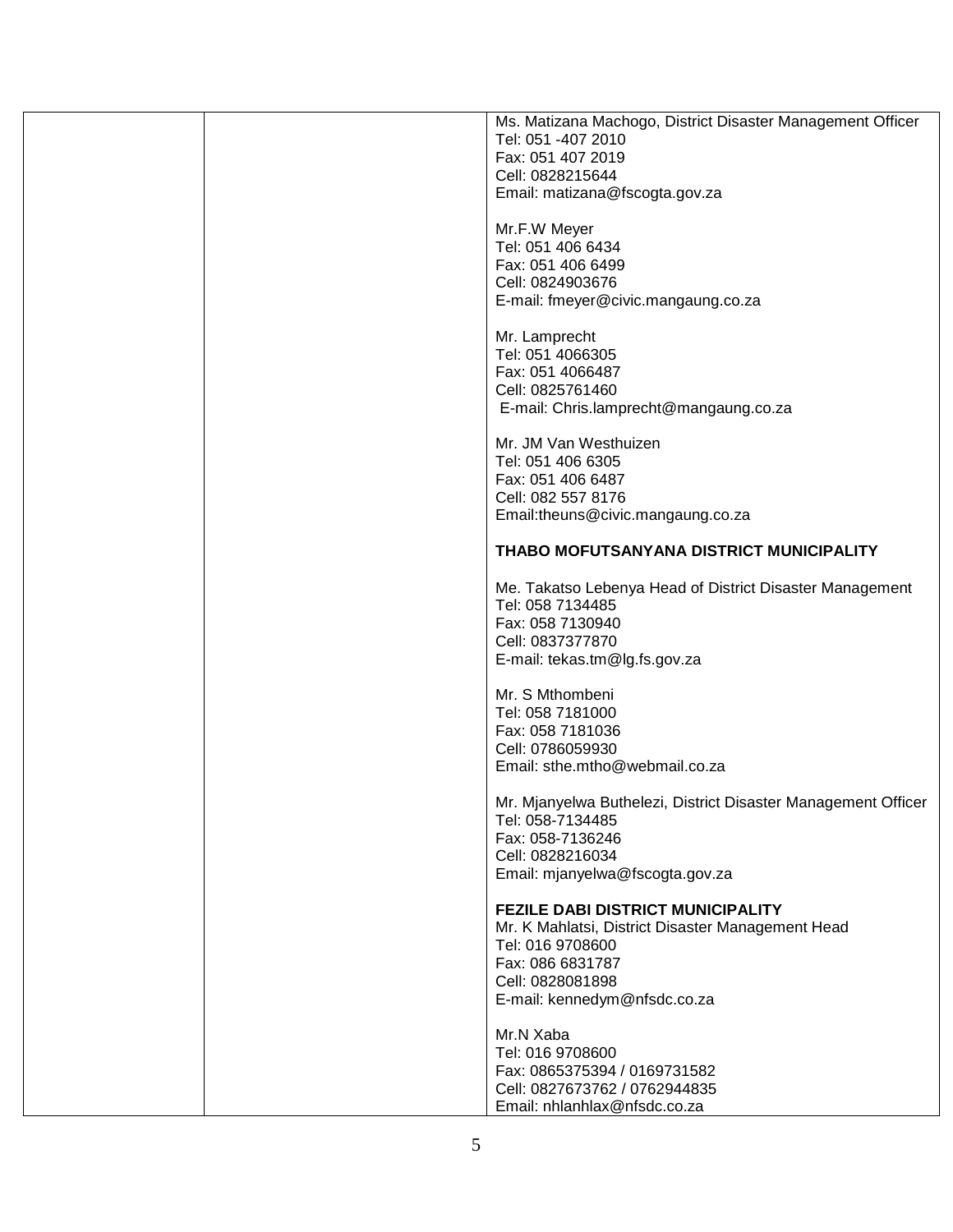|                              |                                | Ms. Toti Motaung, District Disaster Management Officer<br>Tel: 016-9763047<br>Fax: 016-9762874<br>Cell: 0828215393<br>Email:cecelia@fscogta.gov.za<br><b>XHARIEP DISTRICT MUNICIPALITY</b><br>Mr.TC Chabe<br>Tel: 051 713 9300/20<br>Fax: 0517130229 / 0865361408<br>Cell: 082 307 9216<br>E-mail: chabet@xhariep.gov.za<br>Mr. E. F Prince<br>Tel: 051 7139300<br>Fax: 051 7130461<br>Cell: 0739640168<br>Email: skibi@workmail.co.za<br>Mr. James Mndi, District Disaster Management Officer<br>Tel: 051-412 9309<br>Fax: 051-7130461<br>Cell: 0828215078<br>Email: zalisile@fscogta.gov.za |
|------------------------------|--------------------------------|-----------------------------------------------------------------------------------------------------------------------------------------------------------------------------------------------------------------------------------------------------------------------------------------------------------------------------------------------------------------------------------------------------------------------------------------------------------------------------------------------------------------------------------------------------------------------------------------------|
|                              |                                | LEJWELEPUTSWA DC MUNICIPALITY<br>Mr.WJ Botes<br>Te: 057 3533094<br>Fax: 057 3533382<br>Cell: 0827808518<br>Email: weitz@lejwe.co.za                                                                                                                                                                                                                                                                                                                                                                                                                                                           |
|                              |                                | Mr.Lionel Beukes<br>Tel:057 3918900<br>Fax: 057 3533382<br>Cell: 079 8987908<br>Email: lionel@lejwe.co.za                                                                                                                                                                                                                                                                                                                                                                                                                                                                                     |
|                              |                                | Ms. Zodwa Motiki, District Disaster Management Officer<br>Tel: 057 9168564<br>Fax: 057 9168565<br>Cell: 0828215388<br>Email: deborahm@fscogta.gov.za                                                                                                                                                                                                                                                                                                                                                                                                                                          |
| Emergency<br>Housing/Shelter | <b>Dept. Human Settlements</b> | Mr.D.Moshounyane<br>Tel: (051) 408 6919<br>Fax: (051) 403 3439<br>Cell: 0721832955<br>Email: Benjamin@fshs.gov.za                                                                                                                                                                                                                                                                                                                                                                                                                                                                             |
|                              |                                | Mr.C.Twala<br>Email: corney@fshs.gov.za                                                                                                                                                                                                                                                                                                                                                                                                                                                                                                                                                       |
|                              |                                | Ms.M.J.Ramakatsa<br>Email: ponkey@fscogta.gov.za                                                                                                                                                                                                                                                                                                                                                                                                                                                                                                                                              |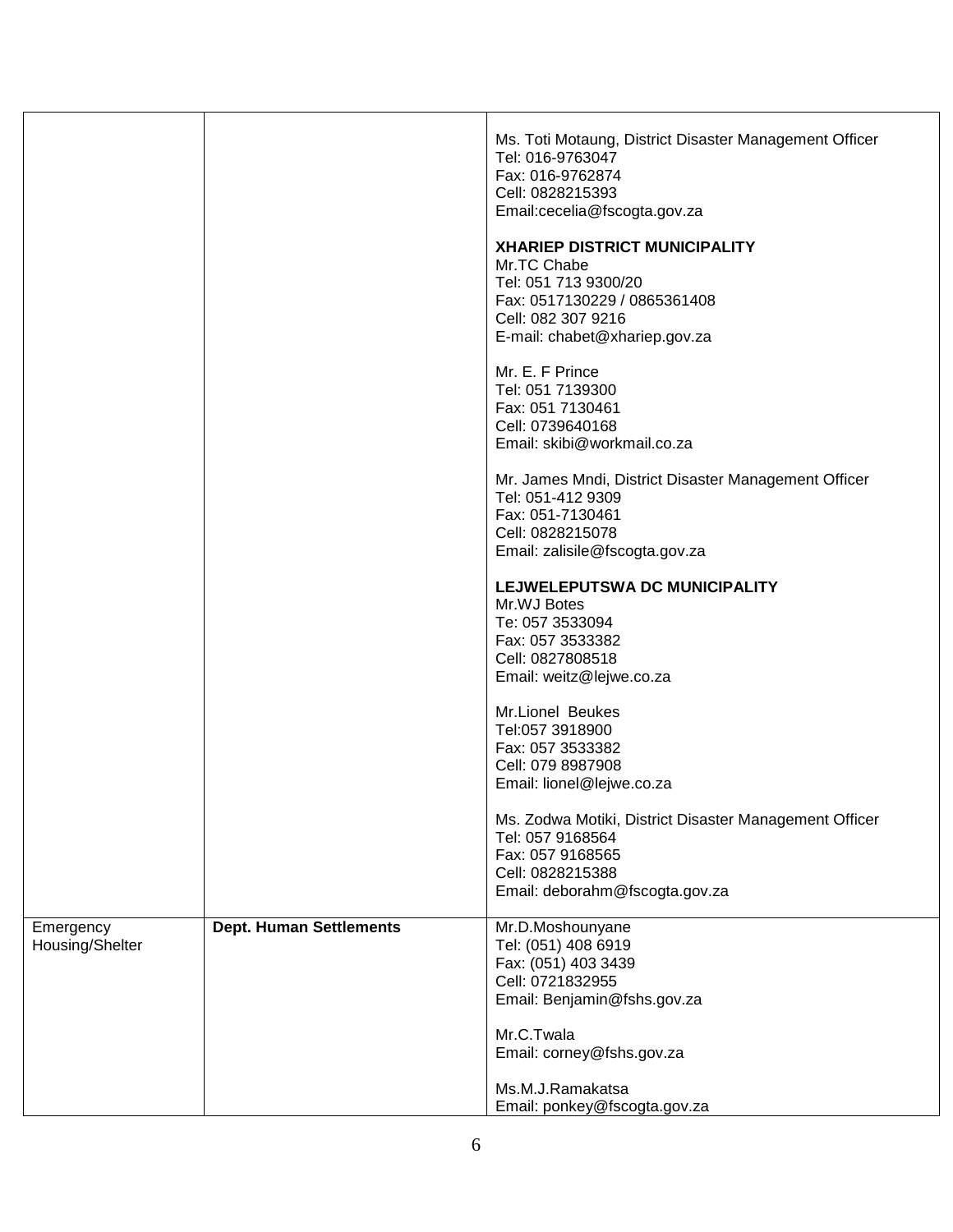| Secure, protect and                                                                                   | Dept. Police Roads and Transport -                                      | Mr. MD Mokoena<br>051 4005360<br>Mr. VW Zini<br>051-4058436: 08255224365<br>Mr. H Tilotsane                                                                          |
|-------------------------------------------------------------------------------------------------------|-------------------------------------------------------------------------|----------------------------------------------------------------------------------------------------------------------------------------------------------------------|
| preserve the scene;<br>Organize and<br>disseminate casualty<br>information;<br>Provisionally identify | <b>SAPS</b>                                                             | Tel: 051 4098780<br>Fax: 0865274004<br>Cell: 0794034737/0828237693<br>Email:tilot@safety.fs.gov.za                                                                   |
| dead people; Restore<br>normality                                                                     |                                                                         | Supt.D.Van der Merwe<br>Tel: 051 5076522<br>Fax: 051 5076465<br>Cell: 0825659674<br>E-mail: fs.prov.pes@saps.org.za /<br>fs:provincialoperationalplanning@saps.co.za |
|                                                                                                       |                                                                         | Brig. S.Lesia<br>Tel:051 5076565<br>Fax: 051 5076465<br>Cell: 0824556047<br>Email: fsphcrimeprevention@saps.org.za                                                   |
| Traffic Control;<br>Providing road barriers<br>and signs                                              | Dept. Police Roads and Transport -<br><b>Traffic Management</b>         | Mr. Mogaecho<br>Tel:0514037499<br>Cell:0823800051<br>Fax: 0514307152<br>Email:mogaechos@freetrans.gov.za                                                             |
|                                                                                                       |                                                                         | Mr. L.Leeto<br>Tel:0514037409<br>Cell:0827286911<br>Email: leetol@freetrans.gov.za                                                                                   |
| <b>Emergency Medical</b><br>Services and<br>emergency health<br>advice                                | Dept. Health - Emergency Medical<br><b>Services</b>                     | Mr. AK Munilal<br>Tel: 051-4081274/1551<br>Fax: 0865162955<br>Cell: 0833918444<br>Email: munilala@fshealth.gov.za                                                    |
|                                                                                                       |                                                                         | Mr. M.R Ruiters<br>Tel: 051 - 4076001<br>Fax: 051 4076100<br>Cell: 0832890088<br>E-mail: ruiterm@fshealth.gov.za                                                     |
| Flood alleviation e.g.<br>clearing blocked drains<br>; Minimize<br>environmental dangers              | Dept. Economic Development,<br><b>Tourism and Environmental Affairs</b> | Mr. Monde Walaza<br>Tel: 051-4009518 /9417<br>Fax: 051-4004811<br>Cell: 0828289259<br>Email:jonasb@detea.fs.gov.za                                                   |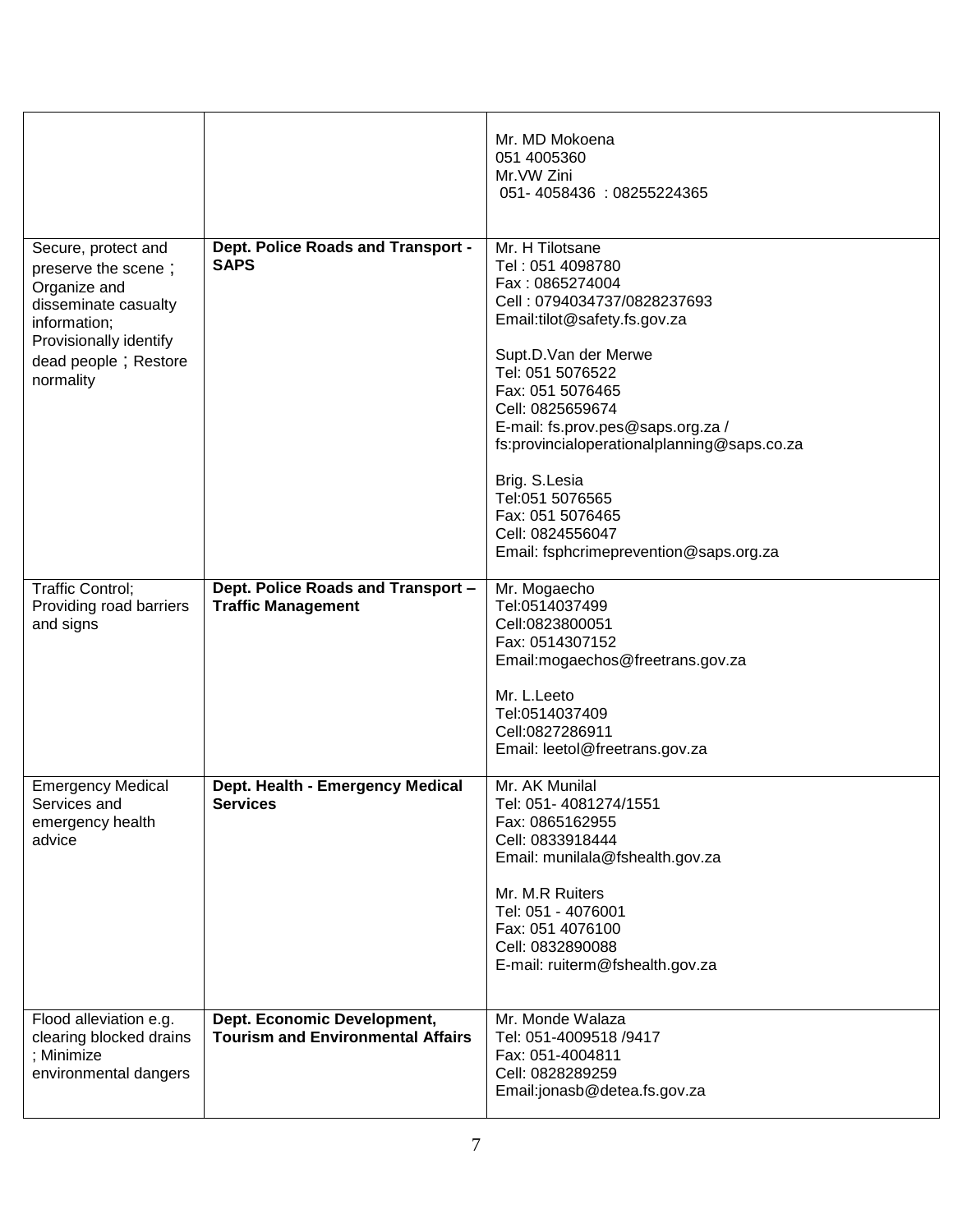| Monitor and regulate<br>dam levels; Flood Plain<br>Management | <b>Dept.Water Affairs</b>               | Mr. J Van der Bosch<br>Tel: 051 405 9258<br>Cell: 0828076158<br>Fax: 0865129095<br>Email: jackie@dwa.gov.za                                                          |
|---------------------------------------------------------------|-----------------------------------------|----------------------------------------------------------------------------------------------------------------------------------------------------------------------|
|                                                               |                                         | Me. Bongiwe Manah Msane<br>Tel: 051 - 405 9902                                                                                                                       |
|                                                               |                                         | Cell: 082 884 5585<br>Fax: 086995203<br>Email:msaneb@dwaf.gov.za                                                                                                     |
|                                                               |                                         |                                                                                                                                                                      |
| Search and Rescue                                             | <b>Dept. Police Roads and Transport</b> | Supt.D.Van der Merwe<br>Tel: 051 5076522<br>Fax: 051 5076465<br>Cell: 0825659674<br>E-mail: fs.prov.pes@saps.org.za /                                                |
|                                                               |                                         | fs:provincialoperationalplanning@saps.co.za                                                                                                                          |
|                                                               | <b>Dept.of Health</b>                   | Mr. M.R Ruiters<br>Tel: 051 - 4076001<br>Fax: 051 4076100<br>Cell: 0832890088<br>E-mail: ruiterm@fshealth.gov.za                                                     |
|                                                               | <b>Fire Brigade Services</b>            |                                                                                                                                                                      |
|                                                               |                                         | Mr.J.Gouws<br>Tel: 051 407-2003<br>Fax: 051 407-2019<br>Cell: 0829236846<br>E-mail: jacog@fscogta.gov.za                                                             |
|                                                               |                                         | Mr.T.Van der Westhuizen<br>Tel: 051 406 6305<br>Cell: 0825578176                                                                                                     |
|                                                               |                                         | Fax: 051 406 6487<br>Email: Theuns.vdWesthuizen@mangaung.co.za                                                                                                       |
|                                                               |                                         | Mr.M.J.Mokoena<br>Tel: 058- 653 1132<br>Cell: 0824636568 / 0834395192<br>Fax: 058- 6531135<br>Email: mohaka@email-sa.co.za                                           |
|                                                               |                                         |                                                                                                                                                                      |
| <b>Divers</b>                                                 | <b>Dept. Police Roads and Transport</b> | Supt.D.Van der Merwe<br>Tel: 051 5076522<br>Fax: 051 5076465<br>Cell: 0825659674<br>E-mail: fs.prov.pes@saps.org.za /<br>fs:provincialoperationalplanning@saps.co.za |
| Air support                                                   | <b>SANDF</b>                            | Lt Col. Mantshiyane                                                                                                                                                  |
| [helicopters]                                                 |                                         | Tel: 051-4021539                                                                                                                                                     |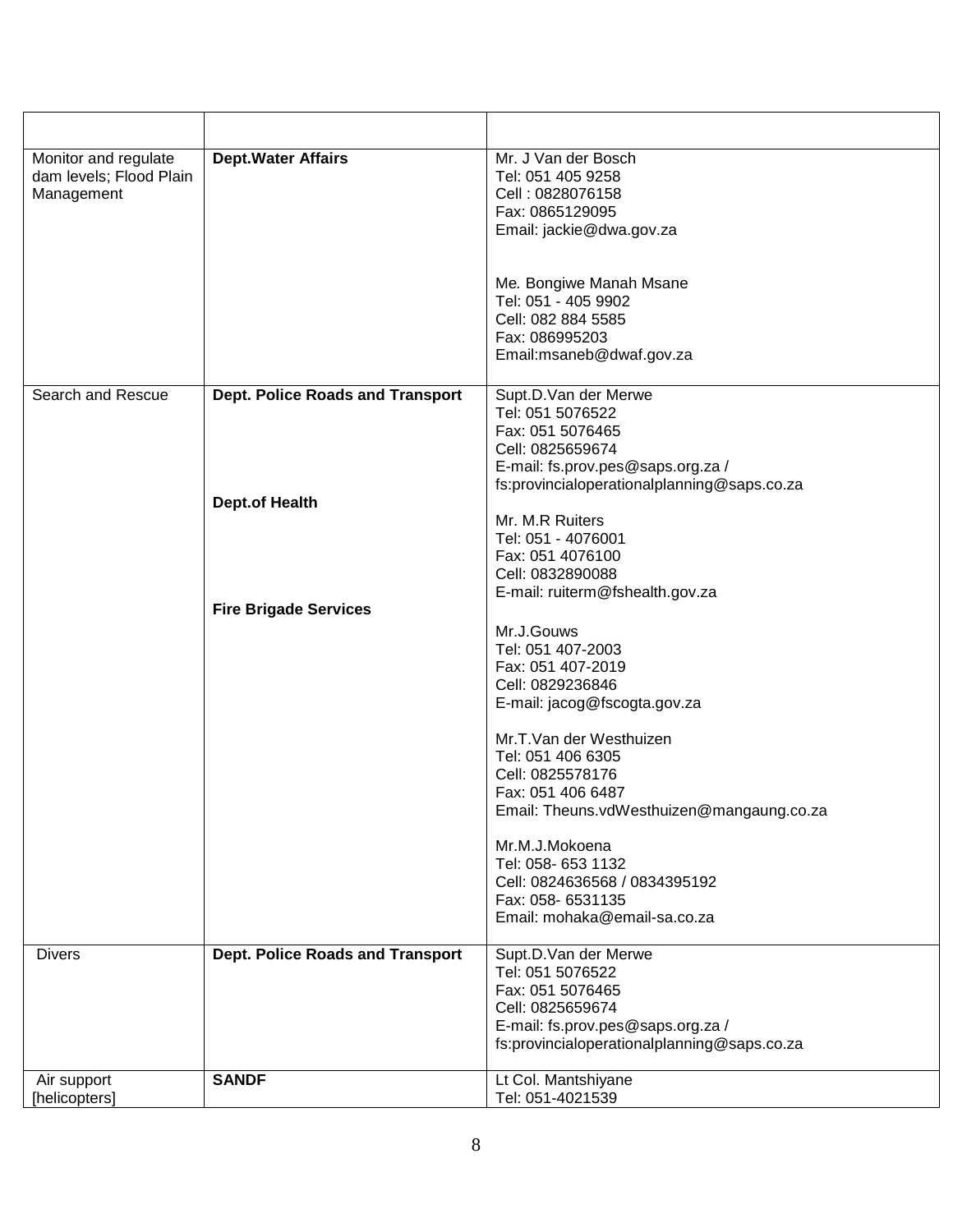|                              |                                           | Fax: 051-4021571                    |
|------------------------------|-------------------------------------------|-------------------------------------|
|                              |                                           | Cell: 0733177324                    |
|                              |                                           | Email: mphesibeko@yahoo.com         |
|                              |                                           |                                     |
| Assess Stock and Crop        | <b>Department of Agriculture Forestry</b> | Mr. P.J Olivier                     |
| losses; Provide Relief       | and Fisheries                             | Tel: 051 8611420                    |
|                              |                                           |                                     |
| Funding                      |                                           | Fax: 051 8612309                    |
|                              |                                           | Cell: 082 8072523                   |
|                              |                                           | Email: olivier@glen.agric.za        |
|                              |                                           |                                     |
|                              |                                           | Mr. Mafa                            |
|                              |                                           | Tel: 051 506 1449 /051 8618474      |
|                              |                                           |                                     |
|                              |                                           | Fax: 051 8618551                    |
|                              |                                           | Cell: 0839756415                    |
|                              |                                           | Email:mafa@glen.agric.za            |
|                              |                                           |                                     |
|                              |                                           | Dr. Masiteng                        |
|                              |                                           | Tel: 051 8618423                    |
|                              |                                           | Fax: 051 5061492                    |
|                              |                                           |                                     |
|                              |                                           | Cell: 078 8038537                   |
|                              |                                           | Email:masiteng@fs.agric.za          |
|                              |                                           |                                     |
|                              |                                           | Mr. M Procter                       |
|                              |                                           | Tel: 051 405-9000                   |
|                              |                                           | Fax: 051 405 9000                   |
|                              |                                           |                                     |
|                              |                                           | Cell: 0828082735                    |
|                              |                                           | E-mail: procterm@dwa.gov.za         |
|                              |                                           |                                     |
| Assess damage to             | <b>Dept. Police Roads and Transport</b>   | Me.G. Mentz                         |
|                              |                                           | Tel: 0514098574                     |
|                              |                                           |                                     |
| roads and                    |                                           |                                     |
| infrastructure; Repair       |                                           | Cell: 0823397036                    |
| damaged roads and            |                                           | Email:mentzg@freetrans.gov.za       |
| infrastructure, including    |                                           |                                     |
| buildings                    |                                           | Mr.J. Mosai                         |
|                              |                                           | Tel: 051 4098616                    |
|                              |                                           | Cell: 0820599704                    |
|                              |                                           |                                     |
|                              |                                           | Fax: 051 4098683                    |
|                              |                                           | Email: mosaij@freetrans.gov.za      |
|                              |                                           |                                     |
|                              |                                           |                                     |
|                              |                                           |                                     |
|                              | <b>Department of Public Works</b>         | Mr. T Dhlamini                      |
|                              |                                           | Tel: 051 4033528                    |
|                              |                                           | Fax: 051 4054384                    |
|                              |                                           |                                     |
|                              |                                           | Cell: 0825745765                    |
|                              |                                           | E-mail: dhlaminit@pwrd.gov.za       |
|                              |                                           |                                     |
| <b>Electricity Emergency</b> | <b>ESKOM</b>                              | Mr. G.Phiri                         |
| Shutdown                     |                                           | Cell: 0835428837                    |
|                              |                                           | Fax: 0866616100                     |
|                              |                                           | Email: phiripg@eskom.co.za          |
|                              |                                           |                                     |
|                              |                                           |                                     |
| <b>Emergency feeding</b>     | <b>Dept. of Social Development</b>        | Me. Monimang Mohapi                 |
| and clothing                 |                                           | Tel: 051-4090663                    |
|                              |                                           | Fax:051-4090671<br>Cell: 0834438918 |